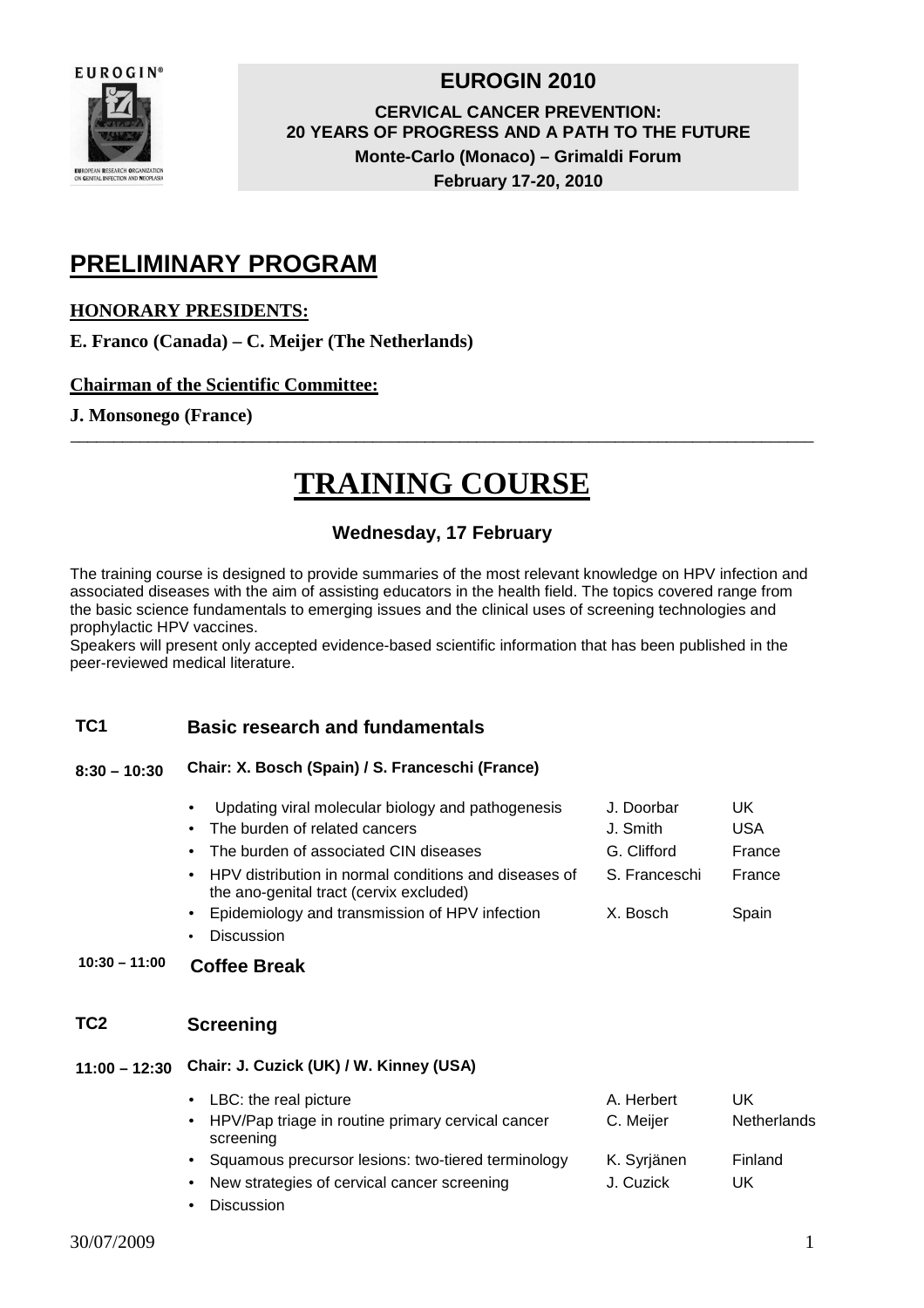#### **TC3 Management**

#### **14:00 – 15:30 Chair: A. Ferenczy (Canada) / A. Singer (UK)**

| Accuracy, limitations of colposcopic performance<br>$\bullet$                                      | M. Stoler   | USA         |
|----------------------------------------------------------------------------------------------------|-------------|-------------|
| Glandular lesions as per TBS 2006<br>$\bullet$                                                     | R. Kurman   | USA         |
| Treatment of genital warts: from traditional to botanical<br>$\bullet$<br>and "off-label" products | A. Ferenczy | Canada      |
| • HPV-related diseases and mimics                                                                  | M. Sideri   | Italy       |
| VIN1 versus VIN2/3: a two-disease concept<br>$\bullet$                                             | R. Jones    | New Zealand |
| Therapeutic HPV vaccines: current data<br>$\bullet$                                                | L. Gissmann | Germany     |
| Discussion                                                                                         |             |             |

#### **15:30 – 16:00 Coffee break**

#### **TC4 Vaccination**

#### **16:00 – 17:30 Chair: E. Franco (Canada) / J. Paavonen (Finland)**

| $\bullet$ | Long term vaccine efficacy by age groups          | S. Garland    | Australia  |
|-----------|---------------------------------------------------|---------------|------------|
|           | Males vaccination - latest data                   | J. Palefsky   | USA        |
| $\bullet$ | Impact on screening, diagnosis and treatment      | E. Franco     | Canada     |
| $\bullet$ | Innovative approaches in vaccination surveillance | C. Wheeler    | USA        |
| $\bullet$ | Correlates of immune protection                   | M. Stanley    | UK         |
| $\bullet$ | Issues related to best age to vaccinate           | A.B. Moscicki | <b>USA</b> |
|           | Advocacy: who, where and how to?                  | P. Morton     | Ireland    |

**Discussion** 

# **OPENING CEREMONY**

## **Wednesday, 17 February**

# **19:15 – 20:30 EUROGIN 2010 OPENING LECTURES**

- EUROGIN: 20 year history in training health professionals
- The challenge of public education **J. Monsonego**
- Natural history and carcinogenesis of cervical cancer: the global picture
- E. Franco C. Meijer Honorary Presidents

H. Zur Hausen

Chairman of the Scientific **Committee** 

Nobel Prize for Medicine 2008

Canada **Netherlands** 

France

Germany

# **WELCOME COCKTAIL**

**20:30 – 21:30**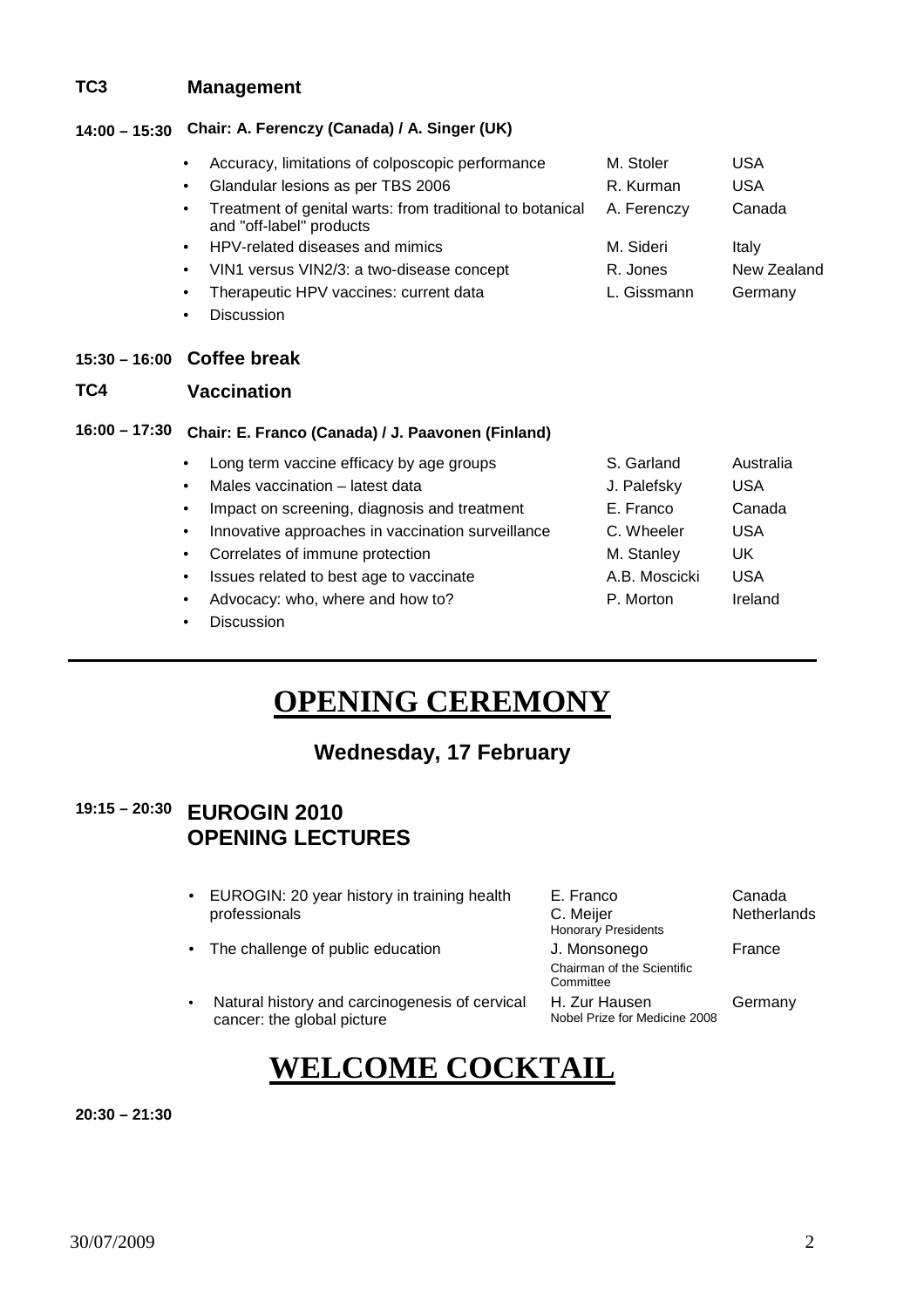# **PLENARY SESSIONS**

\_\_\_\_\_\_\_\_\_\_\_\_\_\_\_\_\_\_\_\_\_\_\_\_\_\_\_\_\_\_\_\_\_\_\_\_\_\_\_\_\_\_\_\_\_\_\_\_\_\_\_\_\_\_\_\_\_\_\_\_\_\_\_\_\_\_\_\_\_\_\_\_\_\_\_\_\_\_\_\_\_\_\_\_\_\_

These sessions include keynote lectures giving a broad overview of the essential issues of cervical cancer prevention by the most prominent experts in their respective field.

# **PLENARY SESSION 1**

#### **Thursday, 18 February**

|         |  | 14:00 – 15:30 Viral molecular biology and pathogenesis: the state of<br>the art<br>Chair: M. Favre (France) / A.B. Moscicki (USA) |  |            |        |              |  |
|---------|--|-----------------------------------------------------------------------------------------------------------------------------------|--|------------|--------|--------------|--|
| Lecture |  | • The biology of HPV infection                                                                                                    |  | J. Doorbar | UK     | $20^{\circ}$ |  |
|         |  | • Cellular networks targeted by early proteins and<br>oncogenic potential                                                         |  | Y. Jacob   | France | 15'          |  |

- Genetic rearrangements and transcriptional profiling in HPV associated cancers P. Snijders Netherlands 15' • Host Epigenetic changes in cervical precancers and N. USA 15'
- cancers Wentzensen • Epigenetic regulation of HPV genome during infection and M. von cell transformation Knebel-Germany 15'

Doeberitz

• Genetic predisposition to HPV infection M. Favre France 15'

## **PLENARY SESSION 2**

#### **Thursday, 18 February**

### **15:30 – 17:00 Global prevention of cervical cancer – new paradigms for developed and developing countries Chair: R. Sankaranarayanan (France) / M. Kane (USA)**

| Lecture | $\bullet$ | Integrating screening and vaccination programs                                            | H. Lawson              | <b>USA</b>      |
|---------|-----------|-------------------------------------------------------------------------------------------|------------------------|-----------------|
|         | $\bullet$ | Cervical cancer risk stratification                                                       | P. Castle              | UK              |
|         | $\bullet$ | Preventing cervical cancer in sub-Saharan Africa:<br>challenges and opportunities         | L. Denny               | South<br>Africa |
|         | $\bullet$ | Cervical cancer prevention policies in central and South<br>America: promise and problems | S. Luciani             | <b>USA</b>      |
|         | $\bullet$ | Cervical cancer control in Asia Pacific: current efforts and<br>future prospects          | R.<br>Sankaranarayanan | France          |
|         |           | Issues around uptake of the HPV vaccine worldwide                                         | M. Kane                | USA             |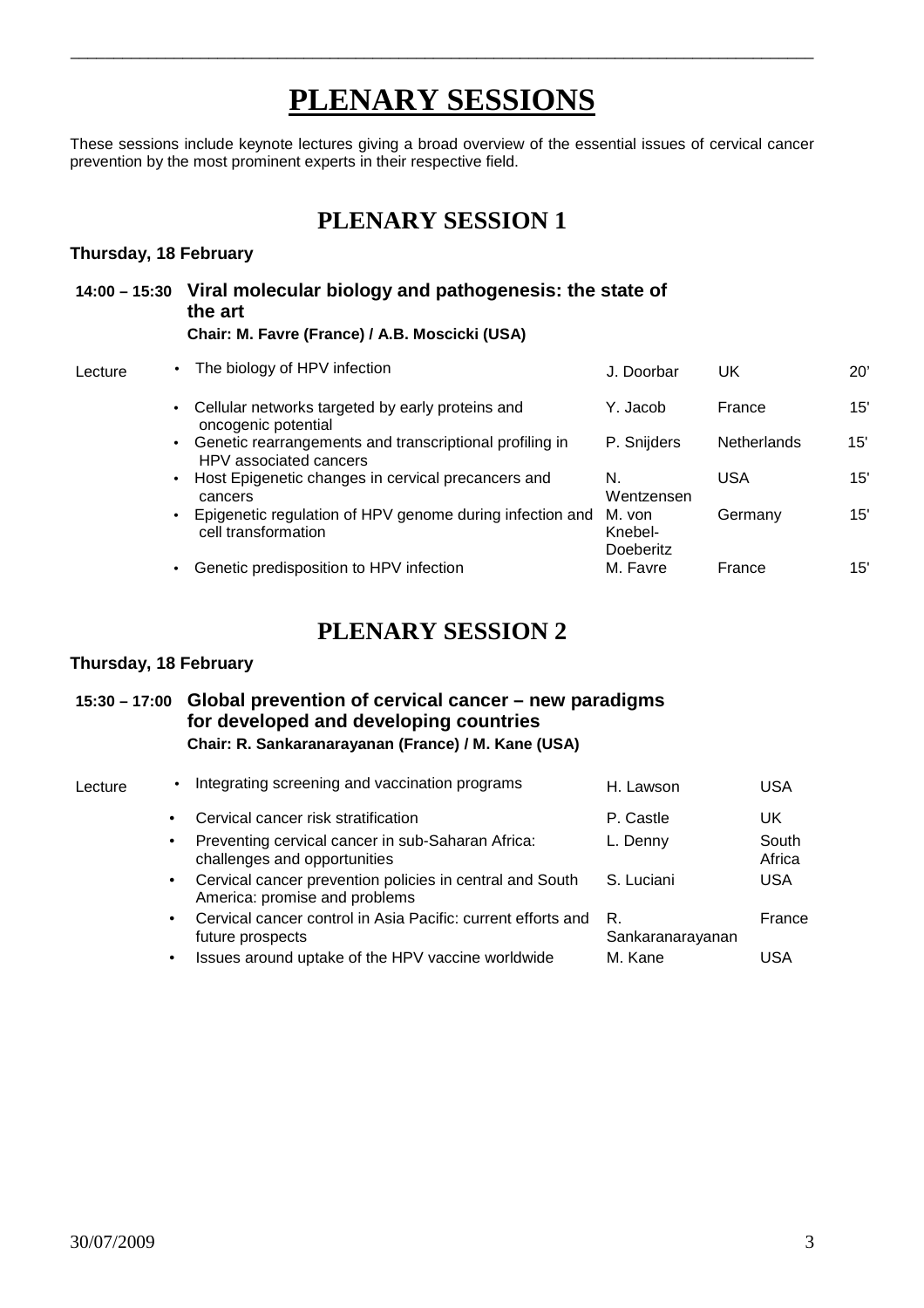# **PLENARY SESSION 3**

#### **Friday, 19 February**

| $8:00 - 9:30$ |           | HPV vaccines: current status of ongoing trials<br>Chair: S. Garland (Australia) / M. Stanley (UK) |             |            |
|---------------|-----------|---------------------------------------------------------------------------------------------------|-------------|------------|
| Lecture       |           | Reviewing the status of HPV vaccination to the critical<br><b>issues</b>                          | M. Stanley  | UK         |
|               | $\bullet$ | Insights from the trials of HPV vaccination                                                       | J. Schiller | <b>USA</b> |
|               | ٠         | What have we learned about the cross-type protection of<br>HPV vaccines?                          | C. Wheeler  | <b>USA</b> |
|               | ٠         | Head to head immunogenicity trial: update results                                                 | M. Einstein | <b>USA</b> |
|               | ٠         | Cost effectiveness of HPV vaccines: a global perspective                                          | M. Brisson  | Canada     |

# **PLENARY SESSION 4**

#### **Friday, 19 February**

| $9:30 - 11:00$ | Building a strategy for primary and secondary<br>prevention<br>Chair: J. Cuzick (UK) / T. Cox (USA) |                             |                  |
|----------------|-----------------------------------------------------------------------------------------------------|-----------------------------|------------------|
| Lecture        | Overview of trials of HPV testing in primary screening                                              | E. Franco                   | Canada           |
|                | المام مرمام مرابط والمسابق والمناسبة والمتحال فالمتال والمستقرر والمستحدث والمرمودا                 | $\sim$ $\sim$ $\sim$ $\sim$ | بساحية والمساباة |

| $\bullet$ | Implementation of HPV testing in the Netherlands                                         | C. Meijer    | <b>Netherlands</b> |
|-----------|------------------------------------------------------------------------------------------|--------------|--------------------|
| $\bullet$ | Is co-testing a viable screening strategy for the US?                                    | W. Kinney    | <b>USA</b>         |
| $\bullet$ | mRNA testing: the FASE Study                                                             | J. Monsonego | France             |
| $\bullet$ | Role of p16 and other cell cycle markers in triage                                       | F. Carrozzi  | Italy              |
| $\bullet$ | How can professional guidelines on cervical cancer<br>screening incorporate HPV testing? | T. Cox       | <b>USA</b>         |
| $\bullet$ | Cost-effectiveness of combined screening and<br>vaccination interventions                | H. Berkhof   | Netherlands        |

# **PLENARY SESSION 5**

#### **Saturday, 20 February**

### **8:00 – 9:15 Post-vaccination experience - Implementation, monitoring, and safety issues Chair: J. Dillner (Sweden) / H. Lawson (USA)**

| Lecture | • HPV vaccination at the population level: Expected<br>outcomes | S. Garland | Australia   |
|---------|-----------------------------------------------------------------|------------|-------------|
|         | • Monitoring the impact of HPV vaccination                      | J. Dillner | Sweden      |
|         | • Overcoming barriers: how to improve the situation             | H. Lawson  | <b>USA</b>  |
|         | • Safety issues: WHO initiatives                                | A. Caric   | Switzerland |
|         | • Advocacy issues                                               | S. Wittet  | <b>USA</b>  |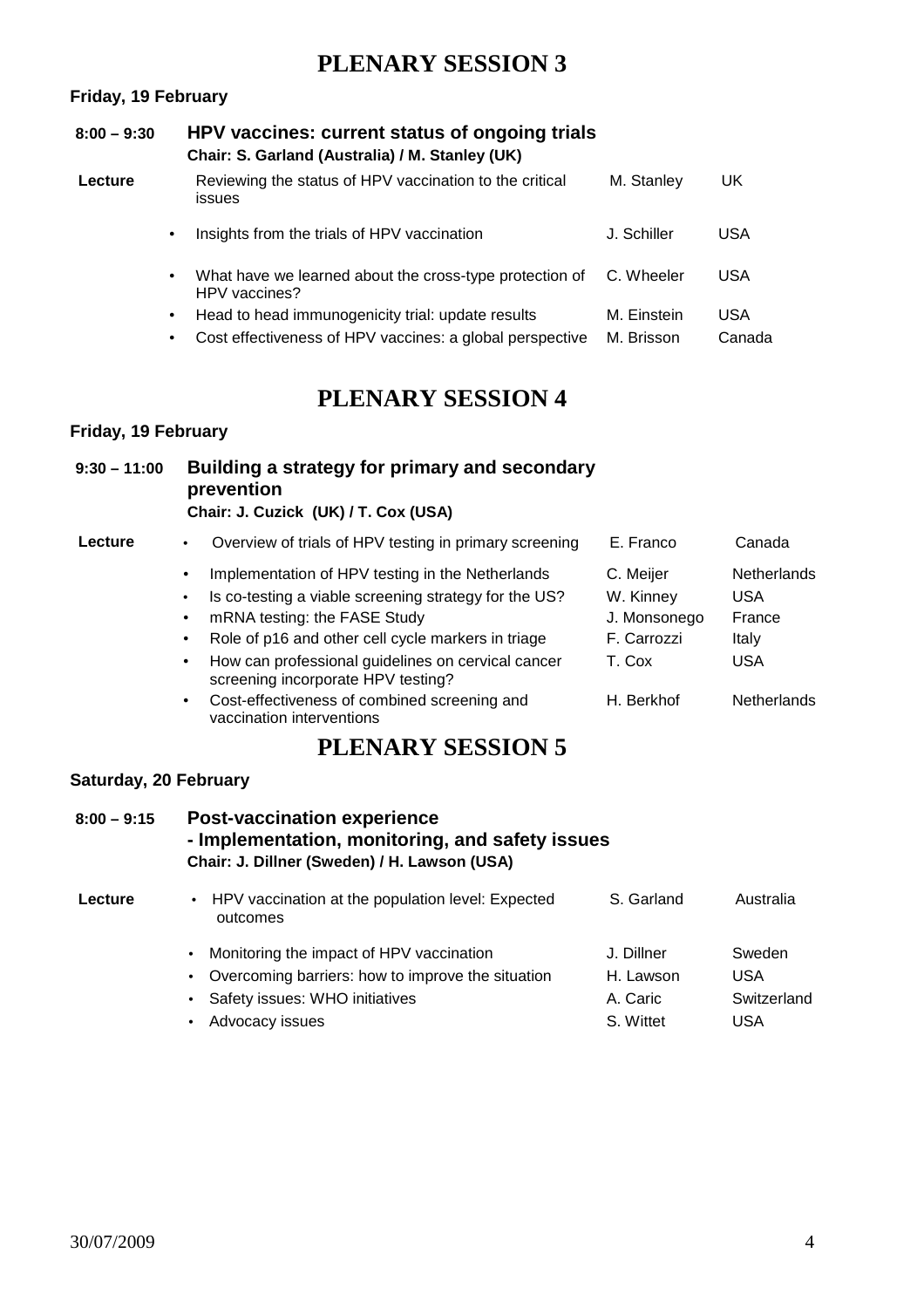## **PLENARY SESSION 6**

#### **Saturday, 20 February**

### **9:15 – 10:15 Roadmap EUROGIN 2010 Policy on cervical cancer prevention strategies: vaccination and screening Chair: C. Wheeler (USA) / S. Franceschi (France)**

| • Screening in high-resource countries                    | G. Ronco      | Italy        |
|-----------------------------------------------------------|---------------|--------------|
|                                                           | P. Sasieni    | UK           |
| • Screening in intermediate- and low-resource countries   | L. Denny      | South Africa |
|                                                           | J. Jeronimo   | USA          |
| • Vaccination in high-resource countries                  | L. Markowitz* | <b>USA</b>   |
|                                                           | P. Lopalco    | Sweden       |
| • Vaccination in intermediate- and low-resource countries | K. Irwin      | <b>USA</b>   |
|                                                           | J. Peto       | UK.          |
| • Conclusions                                             | C. Wheeler    | <b>USA</b>   |
|                                                           | S. Franceschi | France       |
|                                                           |               |              |

# **PLENARY SESSION 7**

#### **Saturday, 20 February**

#### **10:15 – 11:15 Second generation of HPV vaccines and promising new preventive strategies Chair: J. Schiller (USA) / L. Gissmann (Germany)**

| • L2 vaccination                                                                                 | R. Roden  | USA                |
|--------------------------------------------------------------------------------------------------|-----------|--------------------|
| • Long E6/E7 therapeutic vaccine clinical trials                                                 | K. Melief | <b>Netherlands</b> |
| • rAAV as vectors for HPV immunization                                                           | K. Nieto  | Germany            |
| Intravaginal application of immune response modifiers L. Decrausaz<br>after systemic vaccination |           | Switzerland        |

## **PLENARY SESSION 8**

#### **Saturday, 20 February**

#### **11:15 – 12:30 Recent advances and major gaps in HPV research Chair: P. Castle (USA) / E. Franco (Canada)**

| $\bullet$ | An overview of HPV testing technologies                                        | C. Ginocchio  | USA     |
|-----------|--------------------------------------------------------------------------------|---------------|---------|
| $\bullet$ | Immunology of HPV: gaps in knowledge and needed<br>research directions         | L. Gissmann   | Germany |
| $\bullet$ | HPV biology: gaps in knowledge and needed research<br>directions               | F. Thierry    | France  |
| $\bullet$ | HPV epidemiology: gaps in knowledge and needed<br>research directions          | S. Franceschi | France  |
| $\bullet$ | HPV screening and testing: gaps in knowledge and<br>needed research directions | J. Cuzick     | UK      |
| $\bullet$ | HPV vaccine: gaps in knowledge and needed research<br>directions               | J. Schiller   | USA     |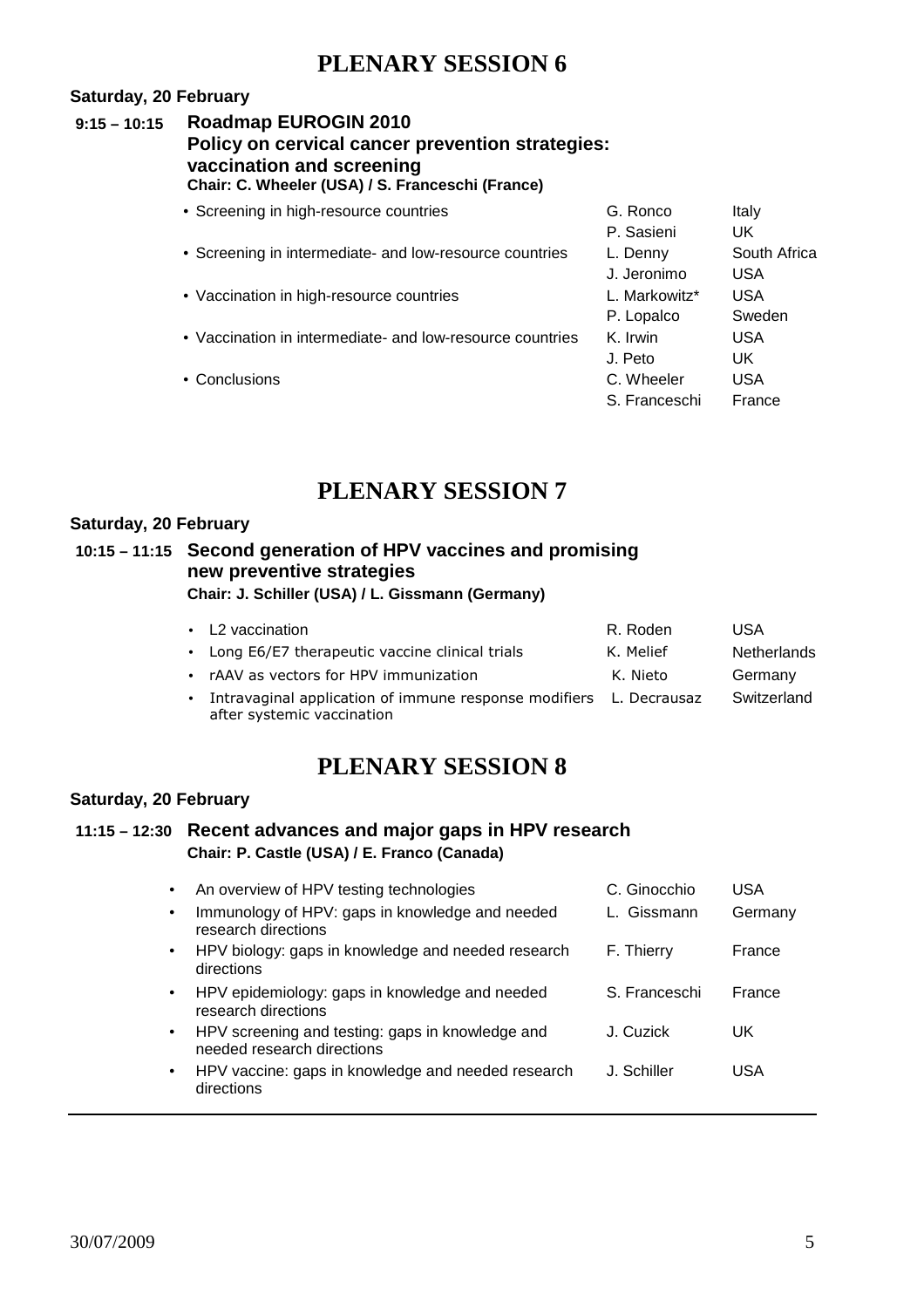# **TRANSLATIONAL SESSIONS (BASIC SCIENCE TO CLINICAL PRACTICE)**

The clinical sessions are designed to provide educational strategies and skill-building learning experiences and update of expertise for participants. The clinical sessions should enable participants to integrate in their everyday practice the basic and advanced principles of colposcopy as well as diagnosis and management of cervico-vaginal and vulvar diseases.

#### **Thursday, 18 February**

| $14:00 -$<br>15:30  | CS 01 - Management of abnormal Pap revisited<br>Chair: W. Kinney (USA) / W. Prendiville (Ireland)                                                                                                                                                                                |                                                                                   |                                                                      |
|---------------------|----------------------------------------------------------------------------------------------------------------------------------------------------------------------------------------------------------------------------------------------------------------------------------|-----------------------------------------------------------------------------------|----------------------------------------------------------------------|
|                     | - by age<br>$\bullet$<br>- by HPV profile<br>$\bullet$<br>- by colposcopic findings<br>$\bullet$<br>- by risk factors<br>$\bullet$<br>- by lesions: glandular lesions vs SIL                                                                                                     | M. Arbyn<br>D. Rijkaart<br>R. Pretorius<br>K. Syrjänen<br>T. Cox                  | <b>Belgium</b><br>Netherlands<br><b>USA</b><br>Finland<br><b>USA</b> |
| Friday, 19 February |                                                                                                                                                                                                                                                                                  |                                                                                   |                                                                      |
| $8:00 -$<br>9:15    | CS 02 – Colposcopy – Case studies<br>Chair: A. Ferenczy (Canada) / A. Singer (UK)                                                                                                                                                                                                |                                                                                   |                                                                      |
|                     | The difficulty of assessing early invasive cancer<br>$\bullet$<br>Pre-cancer in pregnancy<br>$\bullet$<br>Pre-cancer differential diagnosis<br>$\bullet$<br>Vaginal lesions<br>$\bullet$<br>The HPV story: communicating key messages to a large<br>$\bullet$<br>public audience | A. Singer<br>K.U. Petry<br>R. Cestero<br>M. Sideri<br>A. Szarewski                | UK<br>Germany<br><b>USA</b><br>Italy<br>UK                           |
| Friday, 19 February |                                                                                                                                                                                                                                                                                  |                                                                                   |                                                                      |
| $9:15 -$<br>10:15   | CS 03 - Vulvar diseases - Case studies<br>Chair: R. Jones (New Zealand) / M. Roy (Canada)                                                                                                                                                                                        |                                                                                   |                                                                      |
|                     | Warts and mimics<br>$\bullet$<br>Infectious diseases<br>$\bullet$<br><b>VIN</b><br>$\bullet$<br>Vulvar vestibulitis<br>$\bullet$<br>Vulvar dermatosis<br>$\bullet$                                                                                                               | M. Roy<br>C. Bouchard<br>R. Jones<br>J. Bornstein<br>M. Moyal-<br><b>Barracco</b> | Canada<br>Canada<br>New Zealand<br>Israel<br>France                  |
|                     | Saturday, 20 February                                                                                                                                                                                                                                                            |                                                                                   |                                                                      |
| $8:00 -$<br>9:30    | CS 04 - Vaccines - Case studies<br>Chair: E. Joura (Austria) / P. Simon (Belgium)                                                                                                                                                                                                |                                                                                   |                                                                      |
|                     | Patients with current or past history of CIN<br>$\bullet$<br>The mild-adult sexually active women<br>$\bullet$<br>The male partner of SIL-positive woman                                                                                                                         | E. Joura<br>K. Ault<br>P. Simon                                                   | Austria<br><b>USA</b><br>Belgium                                     |

• MSM's J. Palefsky USA Managing adverse events in teens A.B. Moscicki USA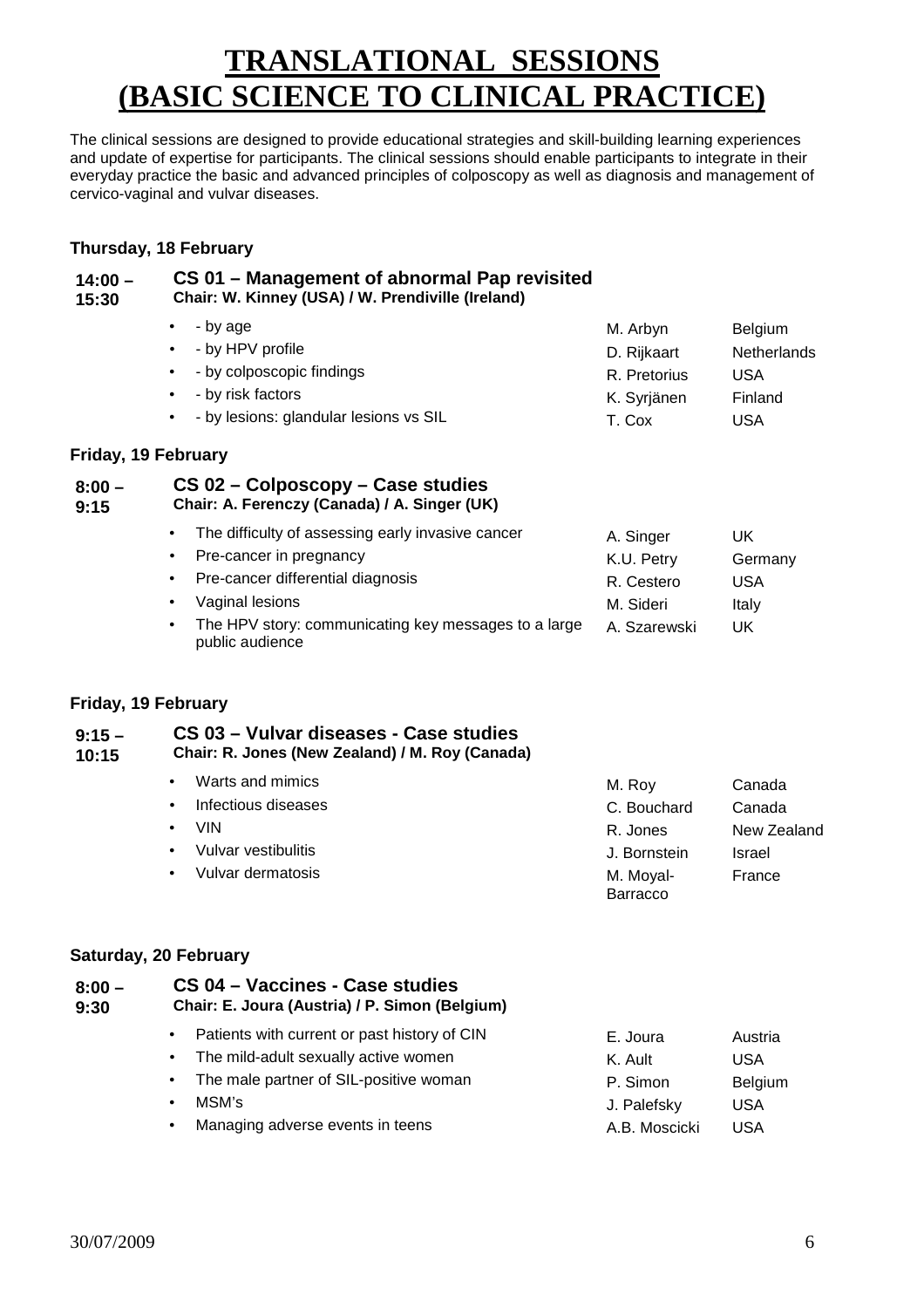#### **9:30 – 11:00 CS 05 – HPV associated diseases in special situations**

- **Chair: J. Palefsky (USA) / D. Harper (USA)** 
	-
	- HIV / Immunosuppression
	- Menopause
	-
	-

|           | • Pregnancy               | E. Diakomanolis Greece |            |
|-----------|---------------------------|------------------------|------------|
|           | • HIV / Immunosuppression | I. Heard               | France     |
|           | • Menopause               | K.U. Petry             | Germany    |
|           | • Teenagers               | A.B. Moscicki          | <b>USA</b> |
| $\bullet$ | Men                       | A. Giuliano            | <b>USA</b> |
|           |                           |                        |            |

# **DEBATES ON CONTROVERSIAL ISSUES**

The programme of these sessions is specially planned to engaged in controversial issues as a meeting forum for world experts. They are also designed to be a forum for discussion among peer experts and participants whose questions arise from the lack of evidence and which to achieve consensus based on expert opinions.

#### **Thursday, 18 February**

| $15:30 -$<br>17:00 | <b>DE1 - Vaccination</b><br>Chair: J. Paavonen (Finland) / M. Stanley (UK) |                                                          |               |            |  |  |  |
|--------------------|----------------------------------------------------------------------------|----------------------------------------------------------|---------------|------------|--|--|--|
|                    | $\bullet$                                                                  | Alternative vaccine schedules: yes or no?                | K. Irwin      | <b>USA</b> |  |  |  |
|                    |                                                                            |                                                          | M. Steben     | Canada     |  |  |  |
|                    | $\bullet$                                                                  | Catch-up vaccination: yes or no?                         | E. Joura      | Austria    |  |  |  |
|                    |                                                                            |                                                          | M. Arbyn      | Belgium    |  |  |  |
|                    | $\bullet$                                                                  | Vaccination of males: yes or no?                         | A. Giuliano   | USA        |  |  |  |
|                    |                                                                            |                                                          | C. Wheeler    | <b>USA</b> |  |  |  |
|                    | $\bullet$                                                                  | Adult vaccination: yes or no?                            | D. Harper     | <b>USA</b> |  |  |  |
|                    |                                                                            |                                                          | S. Franceschi | France     |  |  |  |
|                    | $\bullet$                                                                  | Is type replacement something to worry about: yes or no? | E. Franco     | Canada     |  |  |  |
|                    |                                                                            |                                                          | J. Dillner    | Sweden     |  |  |  |
|                    |                                                                            |                                                          |               |            |  |  |  |

#### **Friday, 19 February**

| $10:15 -$<br>11:15 | <b>DE2 - Screening</b><br>Chair: C. Meijer (Netherlands) / T. Cox (USA) |                                                                                                |                           |                             |  |  |
|--------------------|-------------------------------------------------------------------------|------------------------------------------------------------------------------------------------|---------------------------|-----------------------------|--|--|
|                    | $\bullet$                                                               | HPV screening: alone or combined with cytology                                                 | J. Cuzick<br>T. Cox       | UK.<br>USA                  |  |  |
|                    | $\bullet$                                                               | HPV testing: which test is the best choice of HPV testing<br>technology for clinical practice? | P. Castle<br>T. Iftner    | <b>USA</b><br>Germany       |  |  |
|                    | $\bullet$                                                               | Screening in young adult: is it necessary?                                                     | P. Sasieni<br>W. Kinney   | UK.<br><b>USA</b>           |  |  |
|                    | $\bullet$                                                               | Best screening program for vaccinated women                                                    | V. Coupe<br>S. de Sanjose | <b>Netherlands</b><br>Spain |  |  |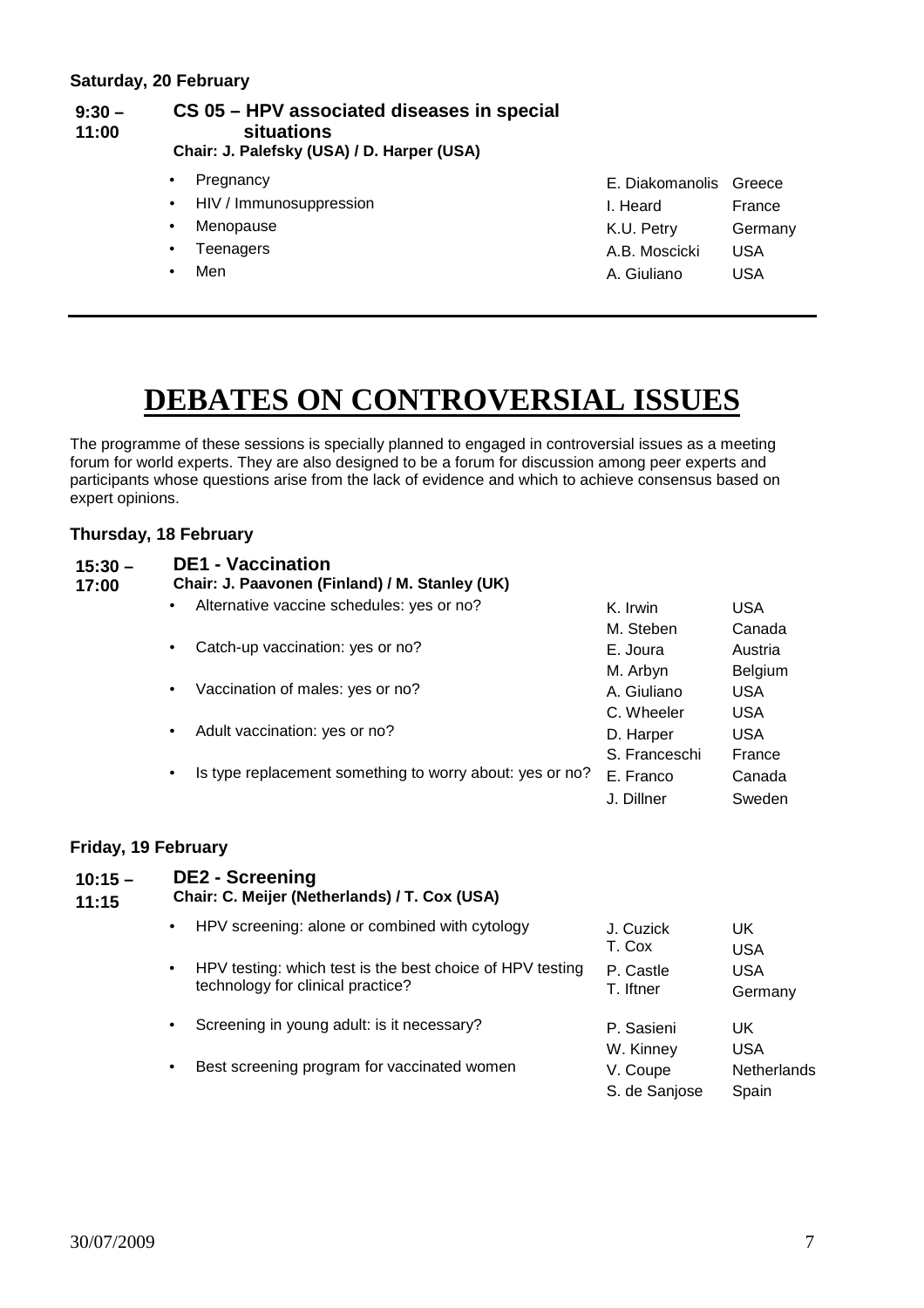#### **Saturday, 20 February**

| $11:00 -$<br>12:30 | <b>DE3 - Management</b><br>Chair: M. Sideri (Italy) / S. Dexeus (Spain)               |                         |                   |  |  |  |  |
|--------------------|---------------------------------------------------------------------------------------|-------------------------|-------------------|--|--|--|--|
|                    | Genital warts: ablation vs. conservative therapies<br>$\bullet$                       | G. Gross<br>A. Ferenczy | Germany<br>Canada |  |  |  |  |
|                    | CIN2 what is it?                                                                      | W. Prendiville          | Ireland           |  |  |  |  |
|                    | $\bullet$                                                                             | M. Stoler               | USA               |  |  |  |  |
|                    | Cervical cancer and fertility conservation in young<br>$\bullet$<br>women: yes or no? | M. Roy<br>P. Morice     | Canada<br>France  |  |  |  |  |
|                    | Assessing risk profile: is it of value in clinical practice?                          | N. Wentzensen           | <b>USA</b>        |  |  |  |  |
|                    | $\bullet$                                                                             | K. Syrjänen             | Finland           |  |  |  |  |
|                    | Medicolegal controversies                                                             | M. Sideri               | Italy             |  |  |  |  |
|                    | $\bullet$                                                                             | R. Kurman               | USA               |  |  |  |  |

# **WORKSHOPS**

## **MEET INTERNATIONAL HEALTH ORGANIZATIONS**

The workshops are designed to meet leaders who serve international organizations involved in cervical cancer prevention.

These sessions enable the participants to share their experience with the experts and to better understand the missions, activities, experiences and perspectives of your organization programme.

#### **Wednesday – 17 February**

| $8:30 -$<br>9:30   | WS1 - Cervical cancer control in the<br>developing world (GAVI)<br>Chair: M. Kane (USA) |               |            |
|--------------------|-----------------------------------------------------------------------------------------|---------------|------------|
| $9:30 -$<br>10:30  | <b>WS2 - WHO / IARC</b><br>Chair: S. Franceschi (France)) /                             |               |            |
|                    | The WHO policy on HPV vaccine use in national<br>$\bullet$<br>immunization programs     | K. Irwin      | <b>USA</b> |
| $10:30 -$<br>11:30 | <b>WS3 - PATH</b><br>Chair: J. Jeronimo (USA) / S. Wittet (USA)                         |               |            |
| $11:30 -$<br>12:30 | <b>WS4 - IFCPC - EFC</b><br>Chair: W. Prendiville (Ireland) / S. Tatti (Argentina)      |               |            |
| $14:00 -$<br>15:00 | <b>WS5 - WACC</b><br>Chair: S. Pecorelli (Italy) / P. Morton (Ireland)                  |               |            |
| $15:00 -$<br>16:00 | WS6 - CDC / NCI<br>Chair: P. Castle (USA) / H. Lawson (USA)                             |               |            |
| $16:00 -$<br>17:00 | <b>WS7 - ECDC</b><br><b>Chair: P. Lopalco (Sweden)</b>                                  |               |            |
|                    | <b>VENICE</b> initiative<br>$\bullet$                                                   | D. Levy-Bruhl | France     |
|                    |                                                                                         |               |            |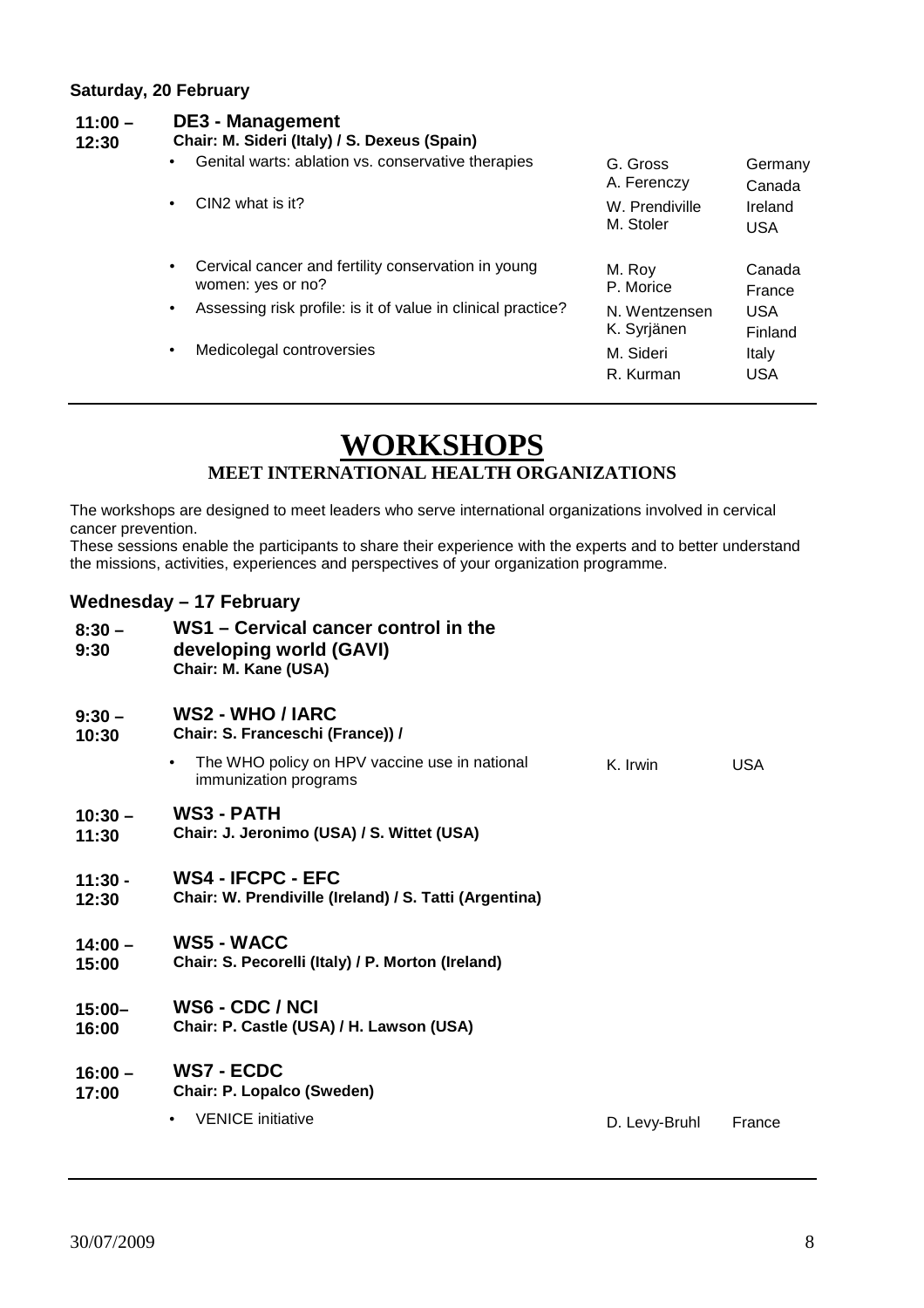# **SCIENTIFIC SESSIONS**

These concurrent sessions feature presentations of selected abstracts on new findings covering a broad range of topics related to HPV research, cancer screening prevention and management of patients with HPV-associated diseases. Each presentation should not exceed 8 minutes which leaves 2 minutes for discussion.

### **Thursday – 18 February**

- **8:00 HPV testing I (9 presentations)**
- **9:30 Chair: H. Cubie (UK) / T. Iftner (Germany)**
- **9:30 Genotyping (9 presentations)**
- **11:00 Chair: P. Castle (USA) / G. Clifford (France)**

### **Friday – 19 February**

- **8:00 Low resource settings (9 presentations)**
- **9:30 Chair: J. Jeronimo (USA) / L. Denny (South Africa)**
- $14:00 -$ **Vaccines: emerging issues (9 presentations)**
- **15:30 Chair: C. Wheeler (USA) / J. Paavonen (Finland)**
- **16:00 Vaccines: research and development (9 presentations)**
- **17:30 Chair: P. Coursaget (France) / A. Giuliano ( USA)**
- **17:30 Vaccines (9 presentations)**
- **19:00 Chair: K. Irwin (USA) / P. Simon (Belgium)**
- **14:00 Management of CIN (9 presentations)**
- **15:30 Chair: W. Prendiville (Ireland) /J. Cortes (Spain)**
- **16:00 17:30 Screening (9 presentations) Chair: M. Van Ballegooijen (Netherlands) / G. Ronco (Italy)**
- **14:00 HPV testing II (9 presentations)**
- **15:30 Chair: P. Snijders (Netherlands) / C. Clavel (France)**
- **16:00 Molecular markers (9 presentations)**
- **17:30 Chair: K. Syrjänen (Finland) / J. Doorbar (UK)**

#### **14:00 – Immunology (9 presentations)**

- **15:30 Chair: M. Pawlita (Germany) / P. Stern (UK)**
- **16:00 17:30 The role of screening and pathology in the vaccine era (9 presentations) Chair: R. Kurman (USA) / E. Mc Googan (UK)**
- **14:00 15:30 Epidemiology I: Natural history – HPV and associated diseases, highlights from the vaccine trials Chair: J. Smith (USA) / X. Castellsagué (Spain)**